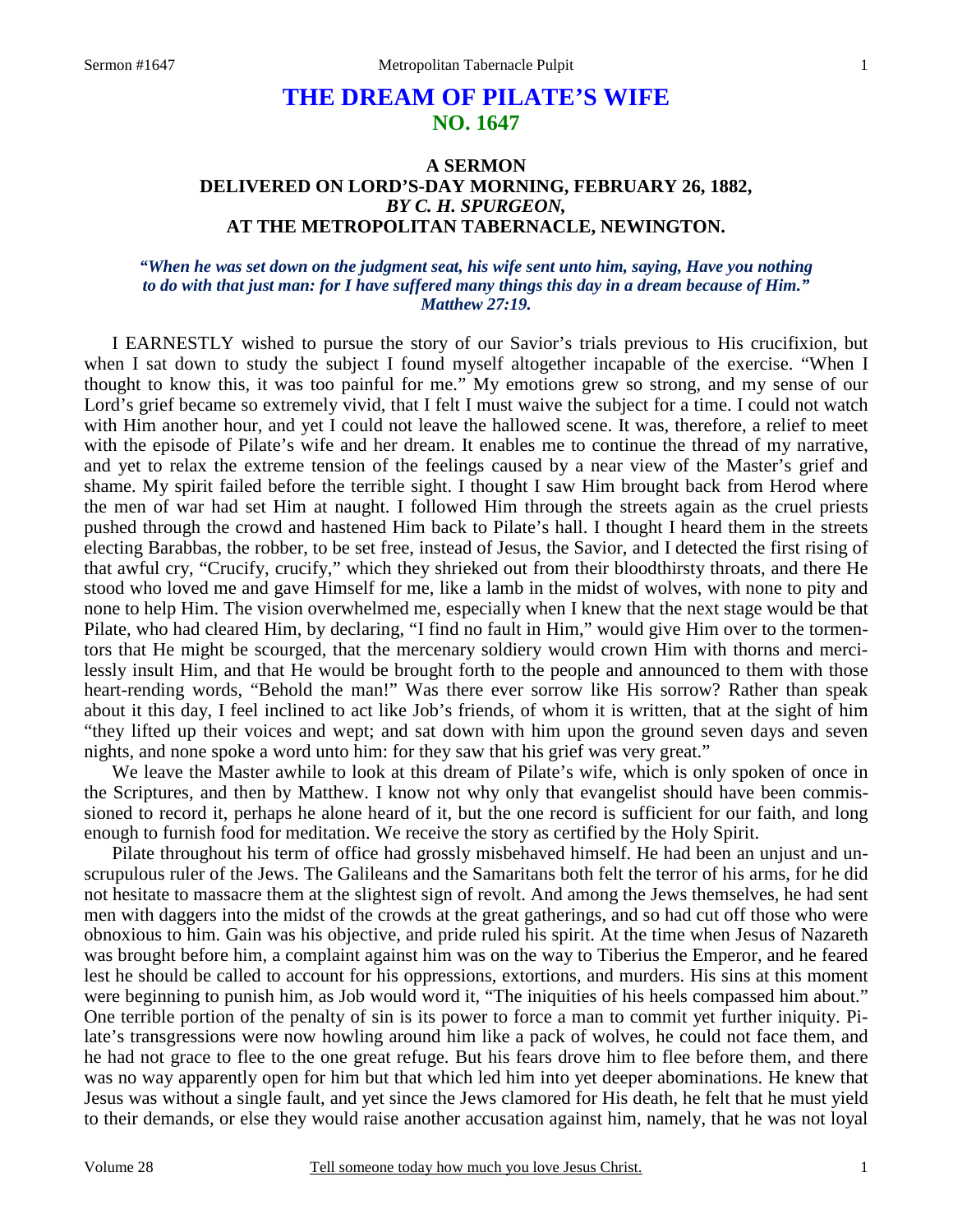to the sovereignty of Caesar, for he had allowed one to escape who had called Himself a king. If he had behaved justly he would not have been afraid of the chief priests and scribes. Innocence is brave, but guilt is cowardly. Pilate's old sins found him out and made him weak in the presence of the despicable crew, whom otherwise he would have driven from the judgment seat. He had power enough to have silenced them, but he had not sufficient decision of character to end the contention. The power was gone from his mind because he knew that his conduct would not bear investigation, and he dreaded the loss of his office, which he held only for his own ends. See there with pity that scornful but vacillating creature wavering in the presence of men more wicked than himself and more determined in their purpose. The fell determination of the wicked priests caused hesitating policy to tremble in their presence, and Pilate was driven to do what he would gladly have avoided.

 The manner and the words of Jesus had impressed Pilate. I say the manner of Jesus, for His matchless meekness must have struck the governor as being a very unusual thing in a prisoner. He had seen in captured Jews the fierce courage of fanaticism, but there was no fanaticism in Christ. He had also seen in many prisoners the meanness which will do or say anything to escape from death, but he saw nothing of that about our Lord. He saw in Him unusual gentleness and humility combined with majestic dignity. He beheld submission blended with innocence. This made Pilate feel how awful goodness is. He was impressed—he could not help being impressed—with this unique sufferer. Besides, our Lord had before him witnessed a good confession—you remember how we considered it the other day—and though Pilate had huffed it off with the pert question, "What is truth?" and had gone back into the judgment hall, yet there was an arrow fixed within him which he could not shake off. It may have been mainly superstition, but he felt an awe of one whom he half suspected to be an extraordinary person. He felt that he himself was placed in a very extraordinary position, being asked to condemn one whom he knew to be perfectly innocent. His duty was clear enough, he could never have had a question about that, but duty was nothing to Pilate in comparison with his own interests. He would spare the Just One if he could do so without endangering himself, but his cowardly fears lashed him on to the shedding of innocent blood.

 At the very moment when he was vacillating, when he had proffered to the Jews the choice of Barabbas, or Jesus of Nazareth—at that very moment, I say, when he had taken his seat upon the bench, and was waiting for their choice, there came from the hand of God a warning to him, a warning which would forever make it clear that, if he condemned Jesus, it would be done voluntarily by his own guilty hands. Jesus must die by the determinate counsel and foreknowledge of God, and yet it must be by wicked hands that He is crucified and slain, and therefore Pilate must not sin in ignorance. A warning to Pilate came from his own wife concerning her morning's dream, a vision of mystery and terror, warning him not to touch that just person, "For," she said, "I have suffered many things this day in a dream because of Him." There are times in most men's lives when, though they have been wrong, yet they have not quite been set on mischief, but have come to a pause and have deliberated as to their way, and then God in great mercy has sent them a caution, and has set up a danger signal bidding them stop in their mad career before they plunged themselves finally into irretrievable ruin. Somewhere in that direction lies the subject of our present discourse. O that the Spirit of God may make it useful to many.

**I.** And first, I call your attention to THE COOPERATION OF PROVIDENCE WITH THE WORK OF GOD. I call it the work of God to warn men against sin, and I call your attention to Providence working with it to bring the preventives and cautions of divine mercy home to men's minds.

 For, first, observe the providence of God *in sending this dream*. If anything beneath the moon may be thought to be exempt from law, and to be the creature of pure chance, surely it is a dream. True, there were in old times, dreams in which God spoke to men prophetically, but ordinarily they are the carnival of thought, a maze of mental states, a dance of disorder. The dreams which would naturally come to the wife of a Roman governor would not be likely to have much of tenderness or conscience in them, and would not, in all probability, of themselves run in the line of mercy. Dreams ordinarily are the most disorderly of phenomena, and yet it seems that they are ordered of the Lord. I can well understand that every drop of spray which flashes from the wave when it dashes against the cliff has its appointed orbit as truly as the stars of heaven, but the thoughts of men appear to be utterly lawless, especially the thoughts of men when deep sleep falls upon them. One might as well foretell the flight of a bird as the course of a dream. Such wild fantasies seem to be ungoverned and ungovernable. Many things operate naturally to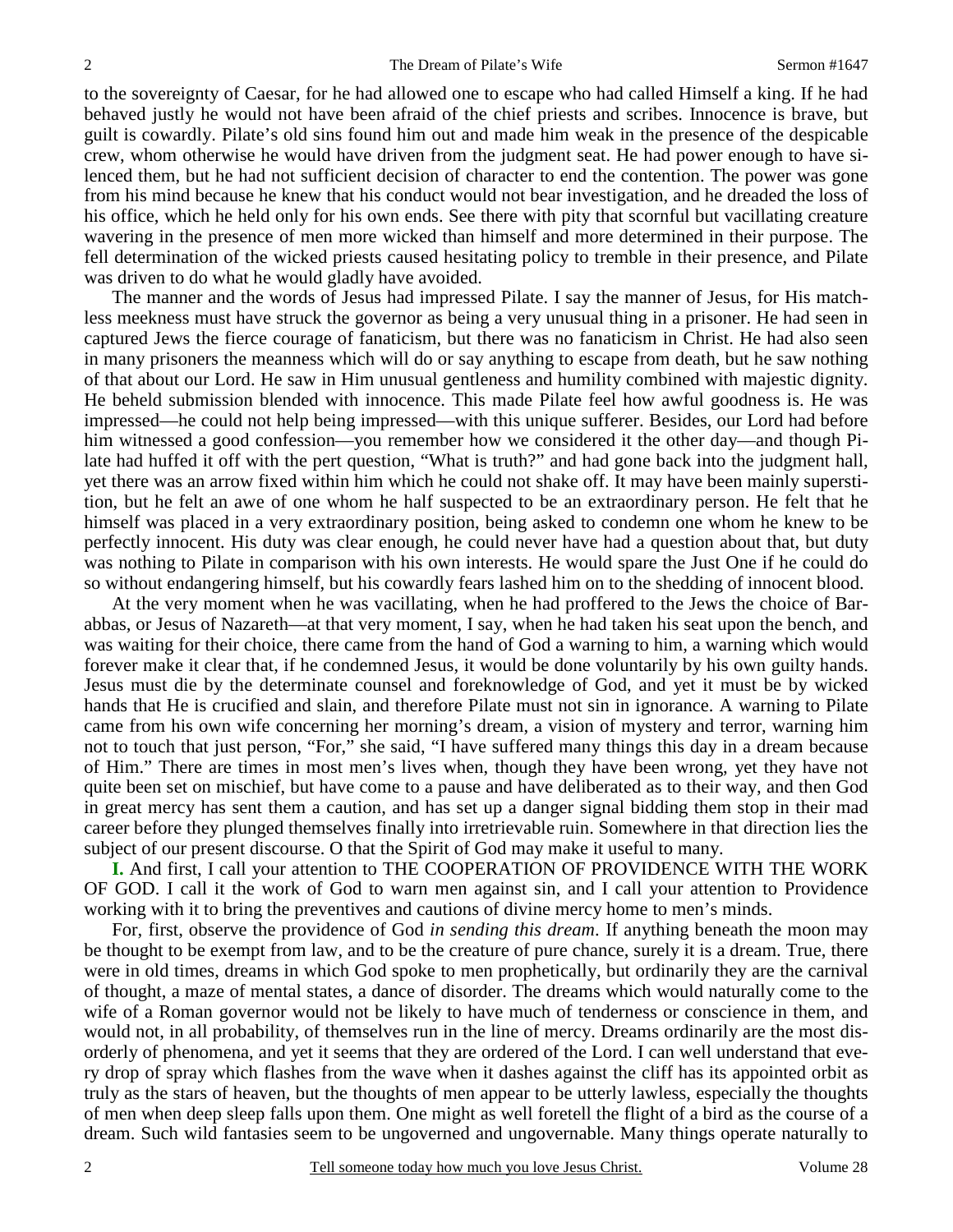fashion a dream. Dreams frequently depend upon the condition of the stomach, upon the meat and drink taken by the sleeper before going to rest. They often owe their shape to the state of the body or the agitation of the mind. Dreams may, no doubt, be caused by that which transpires in the chamber of the house, a little movement of the bed caused by passing wheels, or the tramp of a band of men, or the passing of a domestic across the floor, or even the running of a mouse behind the wall, may suggest and shape a dream. Any slight matter affecting the senses at such time may raise within the slumbering mind a mob of strange ideas. Yet whatever may have operated in this lady's case, the hand of providence was in it all, and her mind, though fancy free, wandered nowhere but just according to the will of God to accomplish the divine purpose. She must dream just so and no way else, and that dream must be of such and such an order, and none other. Even dreamland knows no god but God, and even phantoms and shadows come and go at His bidding, neither can the images of a night vision escape from the supreme authority of the Most High. See the providence of God in the fact that the dream of Pilate's wife, however caused, should be of such a form and come at such a time as this. Certain old writers trace her dream to the devil, who thus hoped to prevent the death of our Lord, and so prevent our redemption. I do not agree with the notion, but even if it were so, I admire all the more the providence which overrules even the devices of Satan for the purposes of wisdom. Pilate must be warned, so that his sentence may be his own act and deed, and that warning is given him through his wife's dream, so does Providence work.

 Note, next, the providence of God in arranging that *with this dream there should be great mental suffering.* "I have suffered many things in a dream concerning Him!" I cannot tell what vision passed before her mind's eye, but it was one which caused her terrible agony. A modern artist has painted a picture of what he imagined the dream to be, but I shall not attempt to follow that great man in the exercise of fancy. Pilate's wife may have realized in her sleep the dreadful spectacle of the crown of thorns and the scourge, or even of the crucifixion and the death agony. And truly, I know of nothing more calculated to make the heart suffer many things concerning the Lord Jesus than a glance at His death. Around the cross there gathers grief enough to cause many a sleepless night, if the soul has any tenderness left in it. Or her dream may have been of quite another kind. She may have seen in vision the Just One coming in the clouds of heaven. Her mind may have pictured Him upon the great white throne, even the man whom her husband was about to condemn to die. She may have seen her husband brought forth to judgment, himself a prisoner to be tried by the Just One, who had before been accused before him. She may have awaked; startled at the shriek of her husband, as he fell back into the pit that knows no bottom. Whatever it was, she had suffered repeated painful emotions in the dream, and she awoke startled and amazed. The terror of the night was upon her, and it threatened to become a terror to her for all her days, and she therefore hastens to stay her husband's hand. Now, herein is the hand of God, and the simple story goes to prove that the wandering nomads of dreamland are still under His control, and He can cause them to produce distress and anguish, if some grand end is to be served thereby.

 Equally remarkable is it that *she should have sent to her husband the message,* "Have nothing to do with this just person." Most dreams we quite forget. A few we mention as remarkable, and only now and then is one impressed upon us so that we remember it for years. Scarcely have any of you had a dream which made you send a message to a magistrate upon the bench. Such an intention would only be resorted to in an urgent case. Though the judge was your own husband you would be very hard-pressed before you would worry him with your dreams while he was occupied with important public business. Mostly a dream may wait till business is over. But so deep was the impression upon this Roman lady's mind that she does not wait until her lord comes home, but sends to him at once. Her advice is urgent—"Have you nothing to do with this Just One." She must warn him now, before he has laid a stroke on Him, much less stained his hands in His blood. Not, "Have a little to do and scourge Him, and let Him go," but "Have you nothing to do with Him. Say not an unkind word, nor do Him any injury! Deliver Him from His adversaries! If He must die, let it be by some other hand than yours! My husband, my husband, my husband, I beseech you; have nothing to do with this just person. Let Him alone, I pray you!" She words her message very emphatically. "Have you nothing to do with this just person: for I have suffered many things in a dream concerning Him. Think of your wife! Think of yourself! Let my sufferings about this Holy One be a warning to you. For my sake let Him alone!" And yet, do you know, her message to my ear sounds rather authoritative for a woman to her husband, and he a judge! There is a tone about it that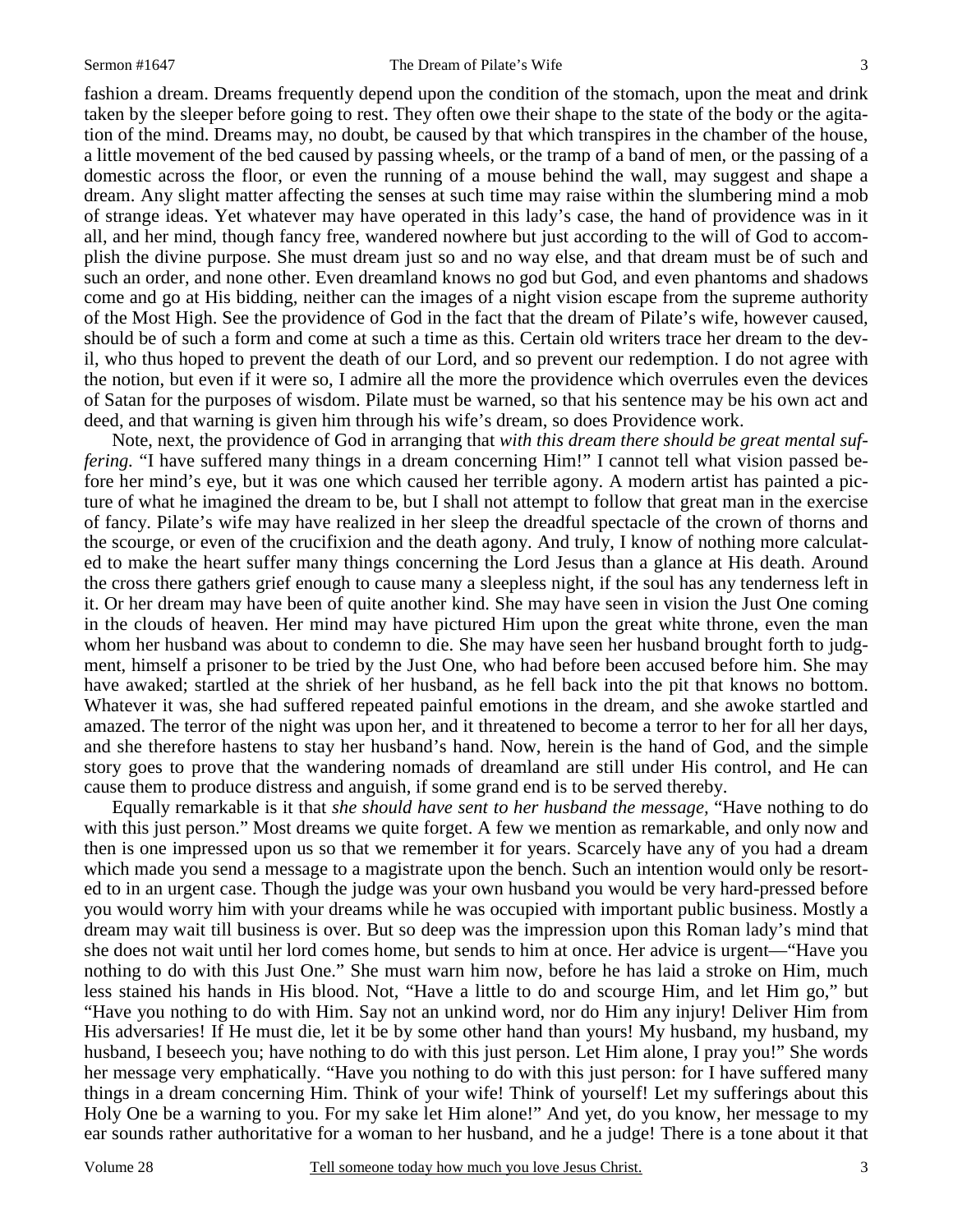is not ordinarily in the address of wives to husbands. "Have you nothing to do with that just man: for I have suffered many things this day in a dream because of Him." It shows a wonderful providence of God that this lady was moved to send so strong a message to her self-willed husband, to beseech, to entreat, to implore, almost to demand of him, that he let this just man go. O Providence, how mightily can you work! O Lord, the seraphim obey You, but You find an equally willing servitor in a wife who, at Your bidding, stands between her husband and a crime!

 Once more, about this providence I want you to notice *the peculiar time in which her warning came*. It was evidently a dream of the morning, "I have suffered many things in a dream this day." The day had not long broken—it was yet early in the morning. The Romans had a superstition that morning dreams are true. I suppose it was after her husband had left her that she thus dreamed. If I may be allowed, not to state a fact, but to make a conjecture, which seems to me most probable, she was a dearly beloved wife, but sickly and therefore needed to rest further into the day than her husband. And when he had left his couch, she had yet another sleep, and being a sensitive person, and all the more likely to dream, she awoke from her morning sleep oppressed with a terror which she could not shake off. Pilate was gone, and she was told that he was in the judgment hall. She asked her attendants why he was there so early, and they replied that there had been an unusual clamor in the courtyard, for the high priests and a mob of Jews had been there, and the governor had gone out to them. They might, perhaps, also tell her that Jesus of Nazareth was brought there a prisoner, and the priests were entreating Pilate to put Him to death, though they had heard the governor say that he found no fault in Him. "Go," she said to her maid, "call to one of the guards, and bid him go at once to my husband, and say what I tell you. Let him speak aloud, that some of the cruel Jews may hear it, and be moved from their cruel purpose. Let him say that I implore my husband to have nothing to do with this just person, for I have suffered many things this very morning in a dream concerning Him." Just at the moment, you see, when Pilate had sat down on the judgment seat, the warning came to him. When there was a little lull, and he was anxious to acquit his prisoner, at that instant of time which was the most hopeful, this weight was thrown into the right side of the scale, thrown in most wisely and mercifully to keep back Pilate from his grievous sin. The warning came at the nick of time, as we say, though, alas, it came in vain! Admire the punctuality of Providence. God never is before His time. He never is too late. It shall be seen concerning all that He does, that on the same day determined by the prophecy, the fulfillment came. My soul stands trembling while she sings the glory of her God, whose providence is high, even like Ezekiel's wheels. But the wheels are full of eyes, and as they turn, all the surroundings are observed and provided for, so that there are no slips, or oversights, or accidents, or delays. Prompt and effectual is the operation of the Lord.

 Thus much concerning Providence, and I think you will all agree that my point is proven—that providence is always co-working with the grace of God. A great writer who knows but little about divine things, yet, nevertheless, tells us that he perceives a power in the world which works for righteousness. Exactly so! It is well spoken, for this is the chief of all powers. When you and I go out to warn men of sin, we are not alone, all Providence is at our back. When we preach Christ crucified, we are workers together with God. God is working with us as well as by us. Everything that happens is driving towards the end for which we work, when we seek to convince men of sin and of righteousness. Where the Spirit of God is, all the forces of nature and providence are mustered. The fall of empires, the death of despots, the rising up of nations, the making or the breaking of treaties, terrific wars and blighting famines, are all working out the grand end. Yes, and domestic matters, such as the death of children, the sickness of wives, the loss of work, the poverty of the family, and a thousand other things are working, working, always working, for the improvement of men. And you and I, lending our poor feebleness to cooperate with God, are marching with all the forces of the universe. Have comfort, then, in this, O workers for Jesus, suffering many things for Him, be of good courage, for the stars in their courses fight for the servants of the living God, and the stones of the field are in league with you.

**II.** Secondly, I gather from this story THE ACCESSIBILITY OF CONSCIENCE TO GOD. How are we to reach Pilate? How are we to warn him? He has rejected the voice of Jesus and the sight of Jesus—could not Peter be fetched to expostulate with him? Alas, Peter has denied his Master. Could not John be brought in? Even he has forsaken the Lord. Where shall a messenger be found? It shall be found in a dream. God can get at men's hearts, however hardened they may be. Never give them up, never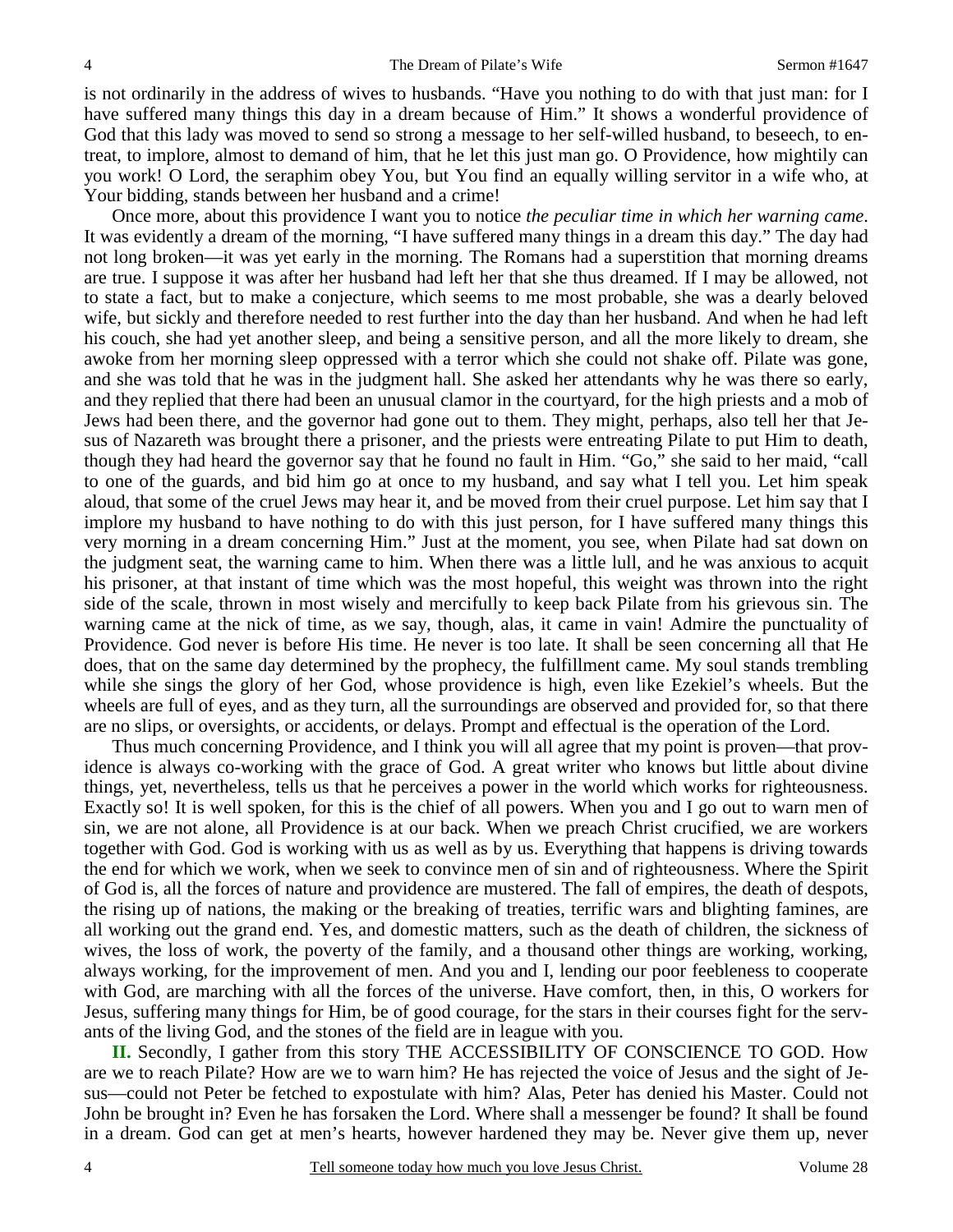despair of awakening them. If my ministry, your ministry, and the ministry of the blessed Book should all seem to be nothing, God can reach the conscience by a dream. If the sword comes not at them at close quarters, yet what seems but a stray arrow from a bow drawn at a venture shall find the joints in their harness. We ought to believe in God about wicked men, and never say of them, "It is impossible that they should be converted." The Lord can wound leviathan, for His weapons are many, and they are suited to the foe. I do not think a dream would operate upon *my* mind to convince me, but certain minds lie open in that direction, and to them a dream may be a power. God may use even superstition to accomplish His beneficent purposes. Many besides Pilate have been warned by dreams.

 Better still, Pilate was accessible through the dream *of his wife*. Henry Melvill has a very wonderful discourse upon this topic, in which he tries to show that probably if Pilate had dreamed this dream himself, it would not have been so operative upon him as when his wife dreamed it. He takes it as a supposition, which nobody can deny, that Pilate had an affectionate and tender wife, who was very dear to him. The one brief narrative which we have of her certainly looks that way, it is evident that she loved her husband dearly, and would therefore prevent his acting unjustly to Jesus. To send a warning by her was to reach Pilate's conscience through his affections. If his beloved wife was distressed it would be sure to weigh heavily with him, for he would not have her troubled. He would gladly shield his tender one from every breath of wind and give her perfect comfort, and when she pleads, it is his delight to yield. It is, therefore, no small trouble to him that she is suffering, suffering so much as to send a message to him, suffering because of one who deserves her good opinion—one whom Pilate himself knows to be without fault. If this lady was indeed the wife of Pilate's youth, tender and dearly beloved, and if she was gradually sickening before his eyes, her pale face would rise before his loving memory, and her words would have boundless power over him when she said, "I have suffered many things in a dream." O Claudia Procula, if that were your name, well did the Lord of mercy entrust His message to your persuasive lips, for from you it would come with tenfold influence. Tradition declares this lady to have been a Christian, and the Greek Church has placed her in their calendar as a saint. For this we have no evidence, all that we know is that she was Pilate's wife, and used her wifely influence to stay him from this crime. How often has a tender, suffering, loving woman exercised great power over a coarse, rough man! The Allwise One knows this, and therefore He often speaks to sinful men by this influential agency. He converts one in a family that she may be His missionary to the rest. Thus He speaks with something better than the tongues of men and of angels, for He uses love itself to be His orator. Affection has more might than eloquence. That is why, my friend, God sent you, for a little while that dear child who prattled to you about the Savior. She is gone to heaven now, but the music of her little hymns rings in your ears even now, and her talk about Jesus and the angels is yet with you. She has been called home, but God sent her to you for a season to charm you to Himself and win you to the right way. Thus He bade you cease from sin and turn to Christ. And that dear mother of yours, who is now before the throne, do you remember what she said to you when she was dying? You have heard me a great many times, but you never heard a sermon from me like that address from her dying couch. You can never quite forget it, or shake yourself free from its power. Beware how you trifle with it. To Pilate, his wife's message was God's ultimatum. He never warned him again, and even Jesus stood silent before him. O my friend, to you it may be that your child, your mother, or your affectionate wife may be God's last messenger, the final effort of the warning angel to bring you to a better mind. A loving relative pleading with tears is often the forlorn hope of mercy. An attack so skillfully planned and wisely conducted may be regarded as the last assault of love upon a stubborn spirit, and after this it will be left to its own devices. The selection of the wife was no doubt made by infinite wisdom and tenderness, that if possible Pilate might be stopped in his career of crime and strengthened to the performance of an act of justice by which he would have avoided the most terrible of crimes.

 So, then, we may safely conclude that the Lord has His missionaries where the city missionary cannot enter. He sends the little children to sing and pray where the preacher is never heard. He moves the godly woman to proclaim the gospel by her lip and life where the Bible is not read. He sends a sweet girl to grow up and win a brother or a father where no other voice would be allowed to tell of Jesus and His love. We thank God it is so. It gives hope for the households of this godless city—it gives us hope even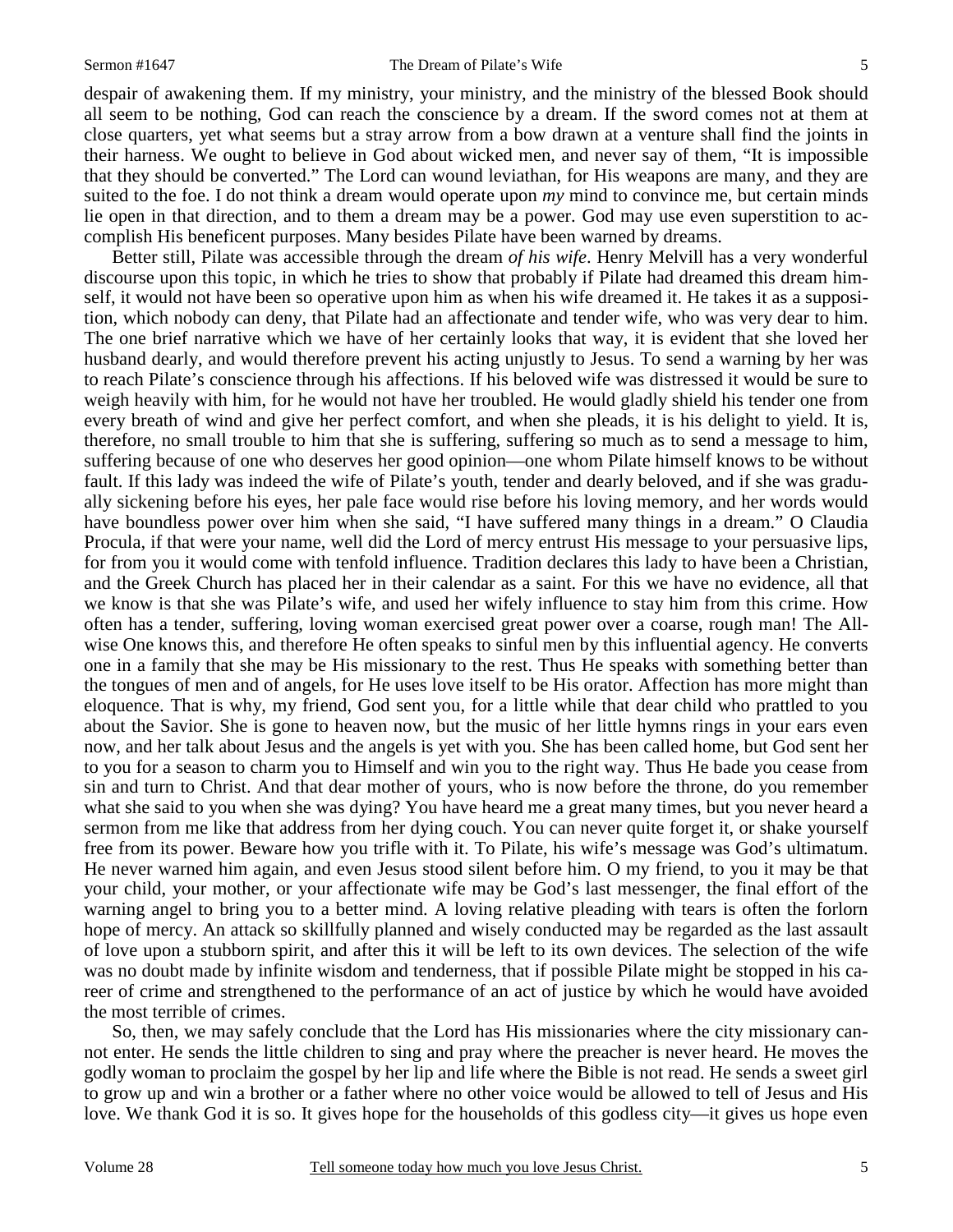for those for whom the Sabbath bell rings out in vain. They will hear, they must hear these home preachers, these messengers who tug at their hearts.

 Yes, and let me add that where God does not employ a dream, nor use a wife, yet He can get at men's conscience by no visible means but *by thoughts which come unbidden and abide upon the soul.* Truths long buried suddenly rise up, and when the man is in the very act of sin he is stopped in the way, as Balaam was when the angel met him. How often it has happened, that conscience has met a guilty man even in the moment when he meant to enjoy the pleasure filled with wrong, even as Elijah met Ahab at the gate of Naboth's vineyard! How the king starts back as he beholds the prophet, he would sooner have seen the very devil than Elijah. Angrily he cries, "Have you found me, O my enemy?" Though, indeed, Elijah was his best friend, had he known it. Often does conscience pounce upon a man, when the sweet morsel of sin has just been rolled under his tongue, and he is sitting down to enjoy it. The visitation of conscience turns the stolen honey into bitterness, and the forbidden joy into anguish. Conscience often lies like a lion in a thicket, and when the sinner comes along the broad road it leaps upon him, and for a while he is sorely put to it. The bad man is comparable to leviathan, of which we read that his scales are his pride, shut up together as with a close seal, so that the sword of him that lays at him cannot hold, the spear, the dart, nor the javelin, and yet the Lord has a way of coming at him and sorely wounding him. Let us, therefore, both hope and pray for the very worst of men.

 Brothers and sisters, use for the good of men anything which comes in your way. Use not only sober argument and sound doctrine, but even if a dream has touched your heart, do not hesitate to repeat it where it may have effect. Any weapon may be used in this war. But see to it that you seek the souls of men, all of you. You who are wives should be especially stirred up to this sacred work. Remember Pilate's wife, and think of her as affectionately giving the warning to her husband, and go and do likewise. Never keep back from an ungodly husband the word which may convert him from the error of his ways. And you, dear children, you sisters, you of the gentler sort, do not hesitate, in your own quiet way, to be heralds for Jesus wherever your lot is cast. As for us all, let us take care that we use every occasion for repressing sin and creating holiness. Let us warn the ungodly at once, for perhaps the man to whom we are sent has not yet performed the fatal deed. Let us stand in the gap while yet there is space for repentance. Pilate is even now sitting on the judgment seat. Time is precious. Make haste! Make haste, before yet he commits the deed of blood! Send the messenger to him! Stop him before the deed is done, even though he should complain of your interference. Say to him, "Have you nothing to do with this just person: for I have suffered many things because of Him, and I pray you do nothing against Him."

 That is our second point. God bless it. Although I cannot preach upon it as I would, the Spirit of God can put power into it.

**III.** Thirdly, we have now the lamentable task of observing THE FREQUENT FAILURE EVEN OF THE BEST MEANS. I have ventured to say that, humanly speaking, it was the best means of reaching Pilate's conscience for his wife to be led to expostulate with him. He would hear but few, but he would hear her, and yet even her warning was in vain. What was the reason?

 First, *self-interest* was involved in the matter, and that is a powerful factor. Pilate was afraid of losing his governorship. The Jews would be angry if he did not obey their cruel bidding. They might complain to Tiberius and he would lose his lucrative position. Alas, such things as these are holding some of *you* captives to sin at this moment. You cannot afford to be true and right, for it would cost too much. You know the will of the Lord, you know what is right, but you renounce Christ by putting Him off, and by abiding in the ways of sin that you may gain the wages thereof. You are afraid that to be a true Christian would involve the loss of a friend's goodwill, or the patronage of an ungodly person, or the smile of an influential worldling, and this you cannot afford. You count the cost, and reckon that it is too high. You resolve to gain the world, even though you lose your soul! What then? You will go to hell rich! A sorry result this! Do you see anything desirable in such an attainment? Oh that you would consider your ways and listen to the voice of wisdom!

 The next reason why his wife's appeal was ineffectual was the fact that Pilate was *a coward*. A man with legions at his back, and yet afraid of a Jewish mob—afraid to let one poor prisoner go whom he knew to be innocent, afraid because he knew his conduct would not bear inspection! He was, morally, a coward! Multitudes of people go to hell because they have not the courage to fight their way to heaven.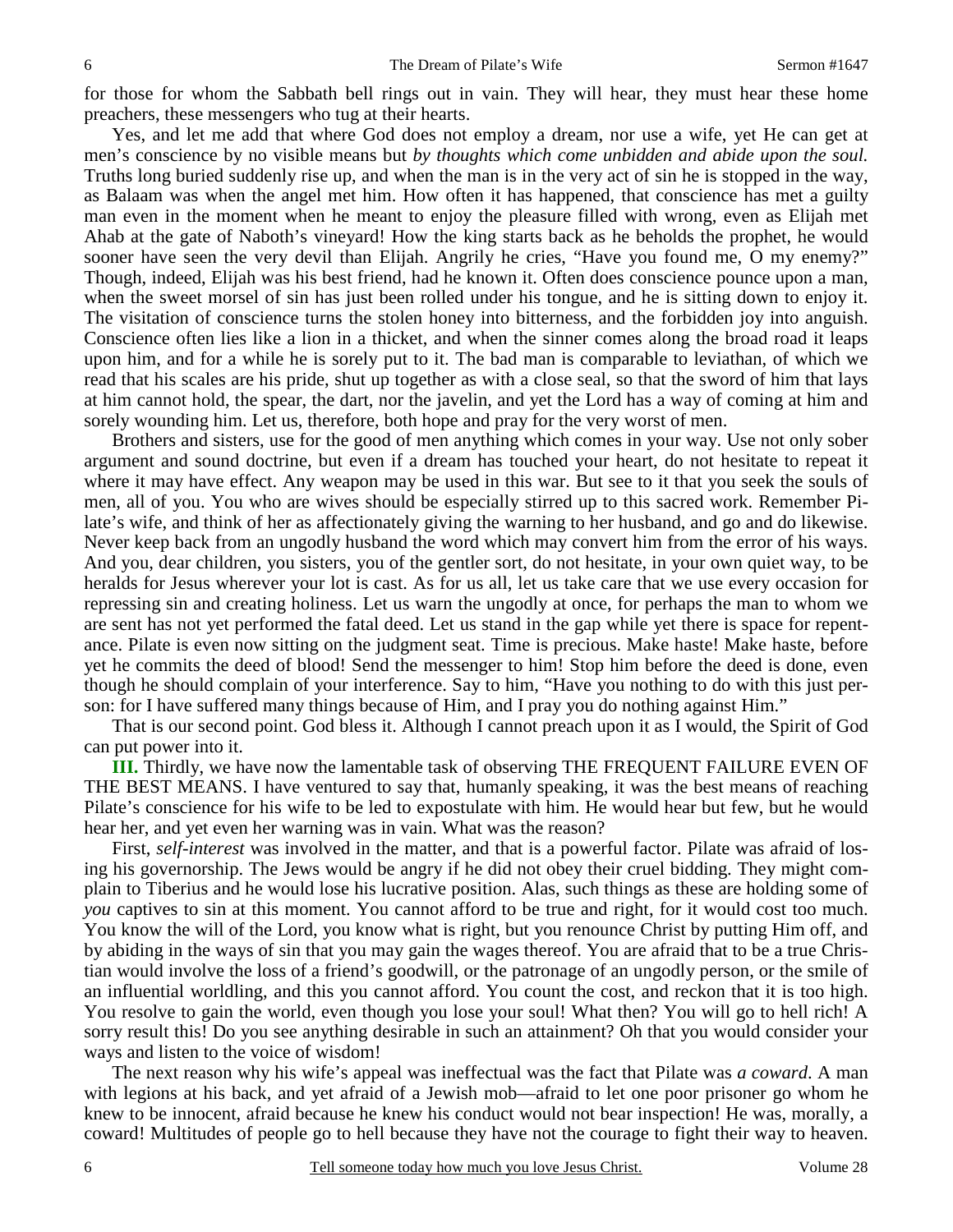"The fearful and unbelieving shall have their portion in the lake which burns with fire and brimstone, which is the second death." So says the Word of God. They are afraid of encountering a fool's laugh, and so rush upon everlasting contempt. They could not bear to tear themselves away from old companions, and excite remarks and sarcasm among ungodly wits, and so they keep their companions and perish with them. They have not the pluck to say, "No," and swim against the stream. They are such cowardly creatures that they will sooner be forever lost than face a little scorn.

 Yet while there was cowardice in Pilate, there was *presumption* too. He who was afraid of man and afraid to do right, yet dared to incur the guilt of innocent blood. Oh, the cowardice of Pilate to take water and wash his hands, as if he could wash blood off with water, and then to say, "I am innocent of His blood"—which was a lie—"see you to it." By those last words he brought the blood upon himself, for he consigned his prisoner to their tender mercies, and they could not have laid a hand upon Him unless he had given them leave. Oh, the daring of Pilate thus in the sight of God to commit murder and disclaim it. There is a strange mingling of cowardliness and courage about many men. They are afraid of a man, but not afraid of the eternal God who can destroy both body and soul in hell. This is why men are not saved, even when the best of means are used, because they are presumptuous, and dare defy the Lord.

 Besides this, Pilate was *double-minded*. He had a heart and a heart. He had a heart after that which was right, for he sought to release Jesus, but he had another heart after that which was gainful, for he would not run the risk of losing his post by incurring the displeasure of the Jews. We have plenty around us who are double-minded. Such are here this morning, but where were they last night? You will be touched by today's sermon! How will you be affected tomorrow by a lewd speech or a lascivious song? Many men run two ways. They seem earnest about their souls, but they are far more eager after gain or pleasure. Strange perversity of man, that he should tear himself in two. We have heard of tyrants tying men to wild horses and dragging them asunder, but these people do this with themselves. They have too much conscience to neglect the Sabbath, and to forego attendance at the house of prayer, too much conscience to be utterly irreligious, to be honestly infidel, and yet at the same time they have not enough conscience to keep them from being hypocrites. They let "I dare not" wait upon "I would." They want to do justly, but it would be too costly. They dare not run risks, and yet, meanwhile, they run the awful risk of being driven forever from the presence of God to the place where hope can never come. Oh that my words were shot as from a cannon! Oh that they would hurl a cannon-shot at indecision! Oh that I could speak like God's own thunder, which makes the hinds to calve, and breaks the rocks in pieces. Even so would I warn men against these desperate evils which thwart the efforts of mercy, so that, even when the man's own wife, with tender love, bids him escape from the wrath to come, he still chooses his own destruction.

**IV.** Lastly, we have a point which is yet more terrible, THE OVERWHELMING CONDEMNA-TION OF THOSE WHO THUS TRANSGRESS. This Pilate was guilty beyond all excuse. He deliberately and of his own free will condemned the just Son of God to die, being informed that He was the Son of God, and knowing both from his own examination and from his wife that He was a "just person."

 Observe that the message which he received was most distinct. It was suggested by a dream, but there is nothing dreamy about it. It is as plain as words can be put—"Have you nothing to do with that just man: for I have suffered many things this day in a dream because of Him." Pilate condemned the Lord with his eyes open, and that is an awful way of sinning. Oh, my dear friends, am I addressing any here who are purposing to do some very sinful thing, but have lately received a warning from God? I would add one more caution. I pray you by the blessed God, and by the bleeding Savior, and as you love yourself, and as you love her from whom the warning may have come to you, do stop, and hold your hand! Do not do this abominable thing! You know better. The warning is not put to you in some mysterious and obscure way, but it comes point blank to you in unmistakable terms. God has sent conscience to you, and He has enlightened that conscience, so that it speaks very plain English to you. This morning's discourse stops you on the highway of sin, puts its pistol to your ear, and demands that you "Stand and deliver." Stir an inch, and it will be at your own soul's peril. Do you hear me? Will you regard this heaven-sent expostulation? Oh, that you would stand still awhile and hear what God shall speak while He bids you yield yourself to Christ today. It may be *now or never* with you, as it was with Pilate that day. He had the evil thing which he was about to do fully described to him, and therefore if he ventured